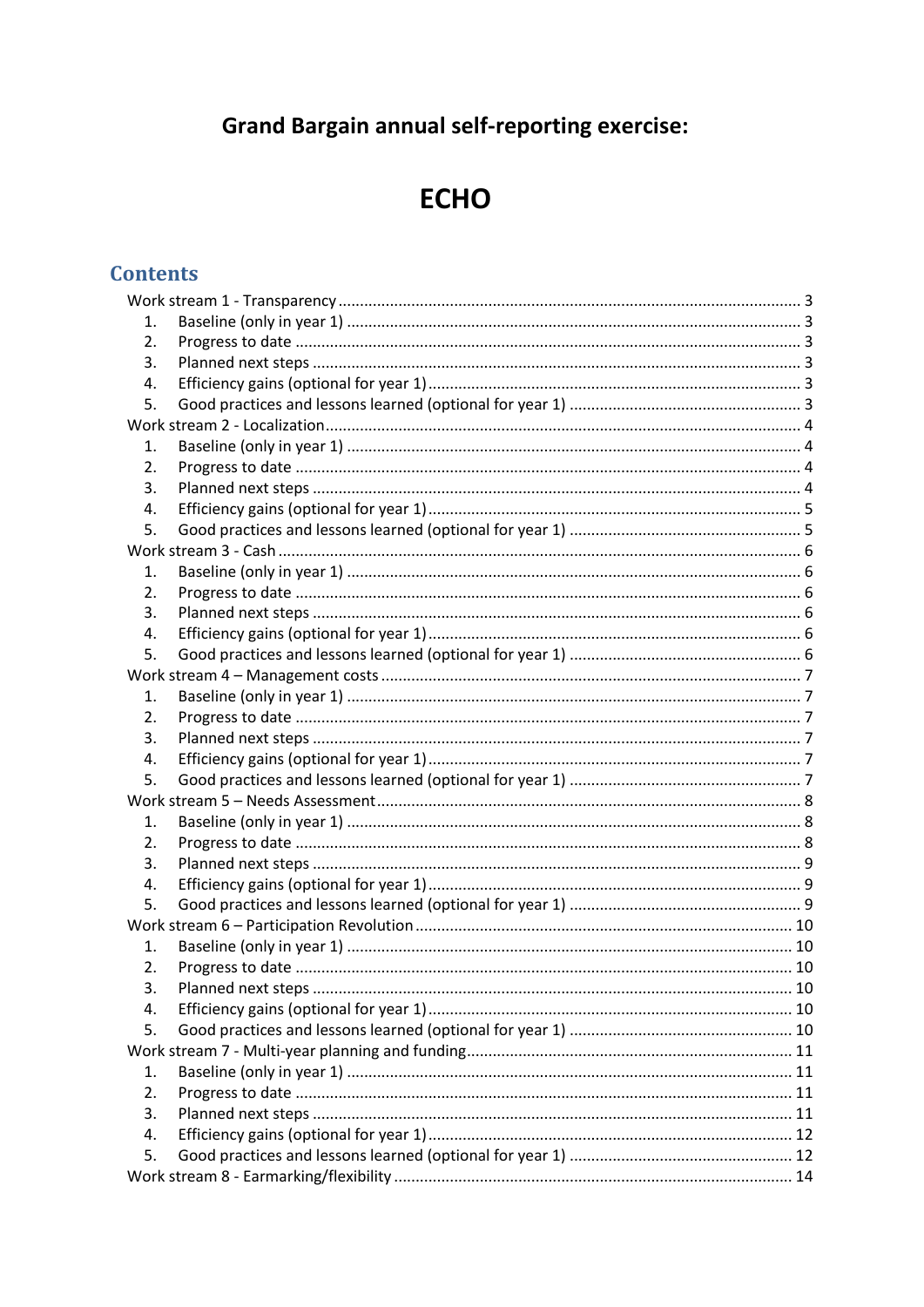| 1.             |  |  |
|----------------|--|--|
| 2.             |  |  |
| 3.             |  |  |
| 4.             |  |  |
| 5.             |  |  |
|                |  |  |
| $\mathbf{1}$ . |  |  |
| 2.             |  |  |
| 3.             |  |  |
| 4.             |  |  |
| 5.             |  |  |
|                |  |  |
| $\mathbf{1}$ . |  |  |
| 2.             |  |  |
| 3.             |  |  |
| 4.             |  |  |
| 5.             |  |  |
|                |  |  |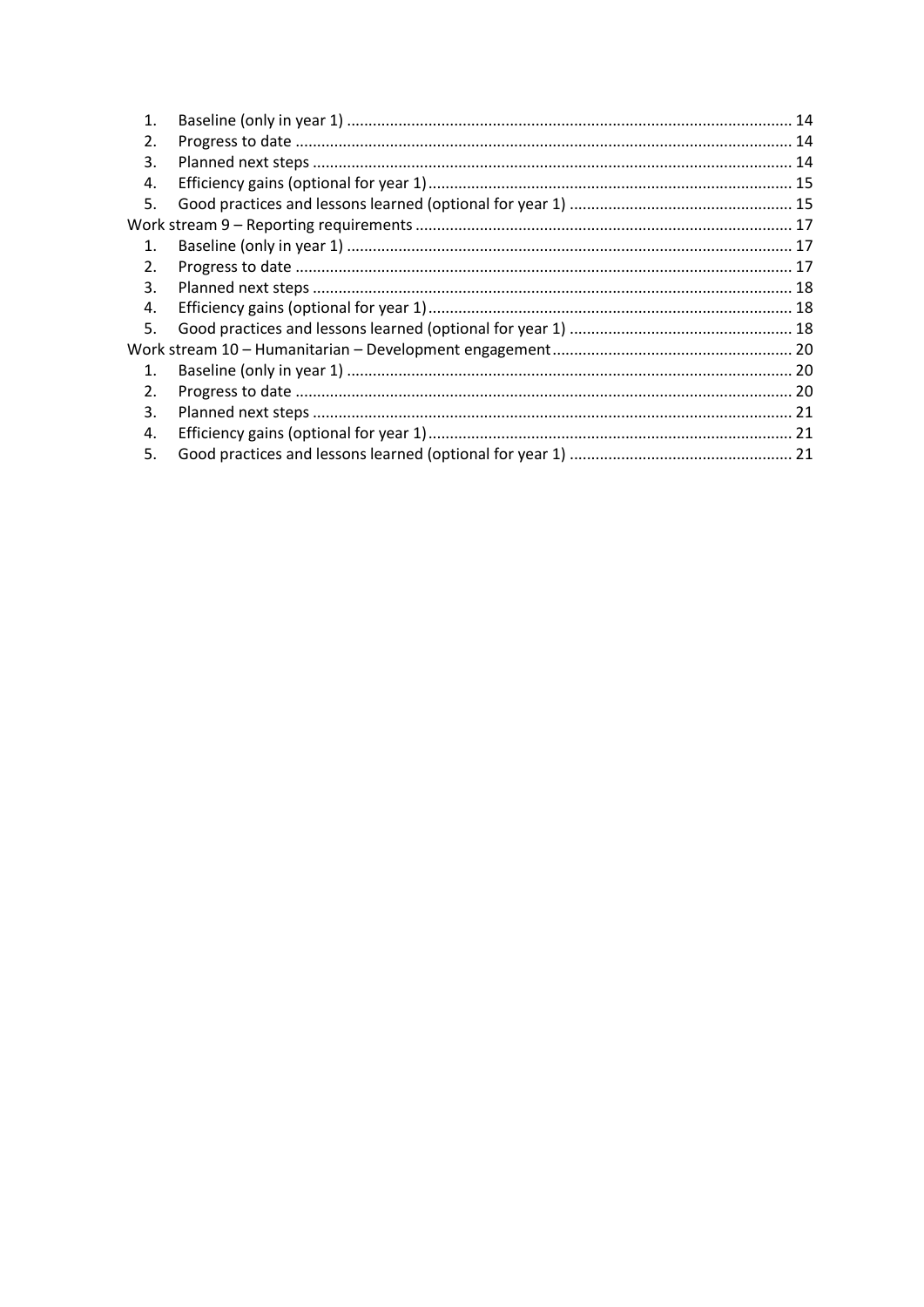# <span id="page-2-1"></span><span id="page-2-0"></span>**Work stream 1 - Transparency**

#### **1. Baseline (only in year 1)**

- ECHO publishes quality and timely data to IATI (IATI index published in 2016 GOOD and ranked around the 15<sup>th</sup> place), usually on a weekly basis and at least once a month.
- ECHO was one of the first adopters of the humanitarian flag (IATI standard version 2.02) and has been publishing data to IATI since 2011/2012.
- IATI is publishing statistics about Timeliness, Forward looking, Comprehensiveness, Coverage and Global Partnership Transparency Indicator Proposal.
	- $\circ$  ECHO is currently 5<sup>th</sup> for comprehensiveness with 90% score.
	- o For the GPEDC indicator proposal, ECHO cannot score high on forward looking as it is not ECHO's current practice to plan activities three years in advance.
- All data is communicated daily to OCHA FTS as soon as adopted (This is in place since 2004).

#### <span id="page-2-2"></span>**2. Progress to date**

• In terms of Results (planned to be included into IATI), as of now, no decision has been taken by ECHO in terms of publishing documents, results, indicators. The development of a fullyfledged DG ECHO Results Framework is ongoing and will need to be finalized before publishing Results data can be done.

#### <span id="page-2-3"></span>**3. Planned next steps**

- The development of a fully-fledged DG ECHO Results Framework is ongoing and will need to be finalized before publishing Results data can be done.
- Analyse issues of data quality/consistency in ECHO (internal project management system) HOPE (e.g. project/results level, beneficiary types) – connect to findings of ERC study on transaction chain;

# <span id="page-2-4"></span>**4. Efficiency gains (optional for year 1)**

<span id="page-2-5"></span>*To be determined in following years*

#### **5. Good practices and lessons learned (optional for year 1)**

*To be determined*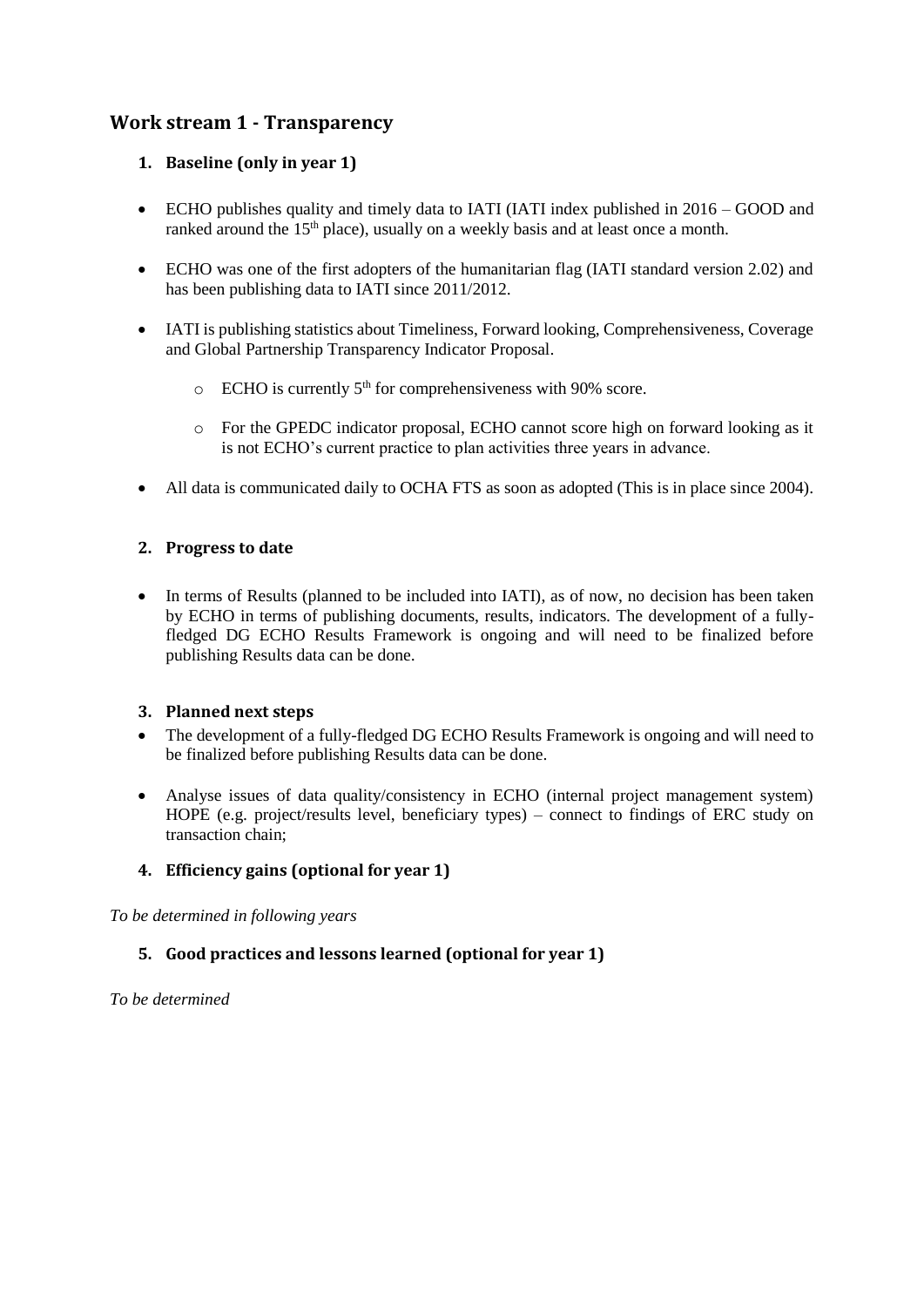# <span id="page-3-1"></span><span id="page-3-0"></span>**Work stream 2 - Localization**

# **1. Baseline (only in year 1)**

The EU played an important role at the World Humanitarian Summit held in May 2016 and during the negotiations which led to development of the Grand Bargain (GB) and the commitment for signatories to improving aid efficiency and effectiveness. In terms of concrete action, DG ECHO undertook the following actions prior to the signing of the Grand Bargain and in the second half of 2016:

- Local capacity-building implemented through the DG ECHO Disaster Preparedness (DIPECHO) programmes;
- EU Aid Volunteers programme supports local capacity building through support of local organization capacity grants;
- DG ECHO Enhanced Response Capacity (ERC) (2016-1) funding to build up Network for Empowered Aid Response (NEAR) network of southern/local NGO's and (*pending*) funding for ICVA to connect southern NGO's to Geneva-based coordination and policy-making;
- For DG ECHO, direct funding of national or local partners would require amending Humanitarian Aid Regulation (currently only possible to fund UN/NGO's with HQ in EU MS);

# <span id="page-3-2"></span>**2. Progress to date**

Following the GB pre-meeting on localisation, which kicked started Work Stream 2 follow-up activities in August 2016, DG ECHO joined the Humanitarian Financing Task Team Working Group which has been given the responsibility of designing a localization marker to measure progress of towards the global target of at least 25% by 2020.

In this context, DG ECHO has provided technical support for the establishment of the marker on the basis of its own experience with the design of the Gender/Age and Resilience markers. DG ECHO has also significantly contributed the discussions on the definition of the parameters to be taken into account when tracking funding flows o local and national responders.

In addition to well-seated local capacity-building implemented through the DG ECHO Disaster Preparedness programmes, DG ECHO used its Enhanced Response Capacity instrument in 2016 to fund a number of pilot initiatives aimed reducing barriers to direct funding, promoting partnerships and facilitating the inclusion of local and national actors in the humanitarian system. The NEAR network project which addresses part of these issues and the DEMAC (Diaspora Emergency Action & Coordination) project which seeks to enhance collaboration and complementarities between diasporas engaged in humanitarian response and conventional humanitarian institutions are good illustrations of ECHO's efforts.

# <span id="page-3-3"></span>**3. Planned next steps**

DG ECHO is still facing regulatory barriers to funding directly local and national actors. That said, the organisation has initiated an internal process to identify steps and initiatives to move forward with the localization agenda within the limits of its current legal environment.

DG ECHO has been actively involved in discussions with various FPA partners to reflect and lay the groundwork for an integrated approach towards which could provide a common vision towards localisation. These discussions have evidenced the need to for a framework to address key challenges (capacity investment, partnerships, coordination, inclusiveness, etc.) which call for a common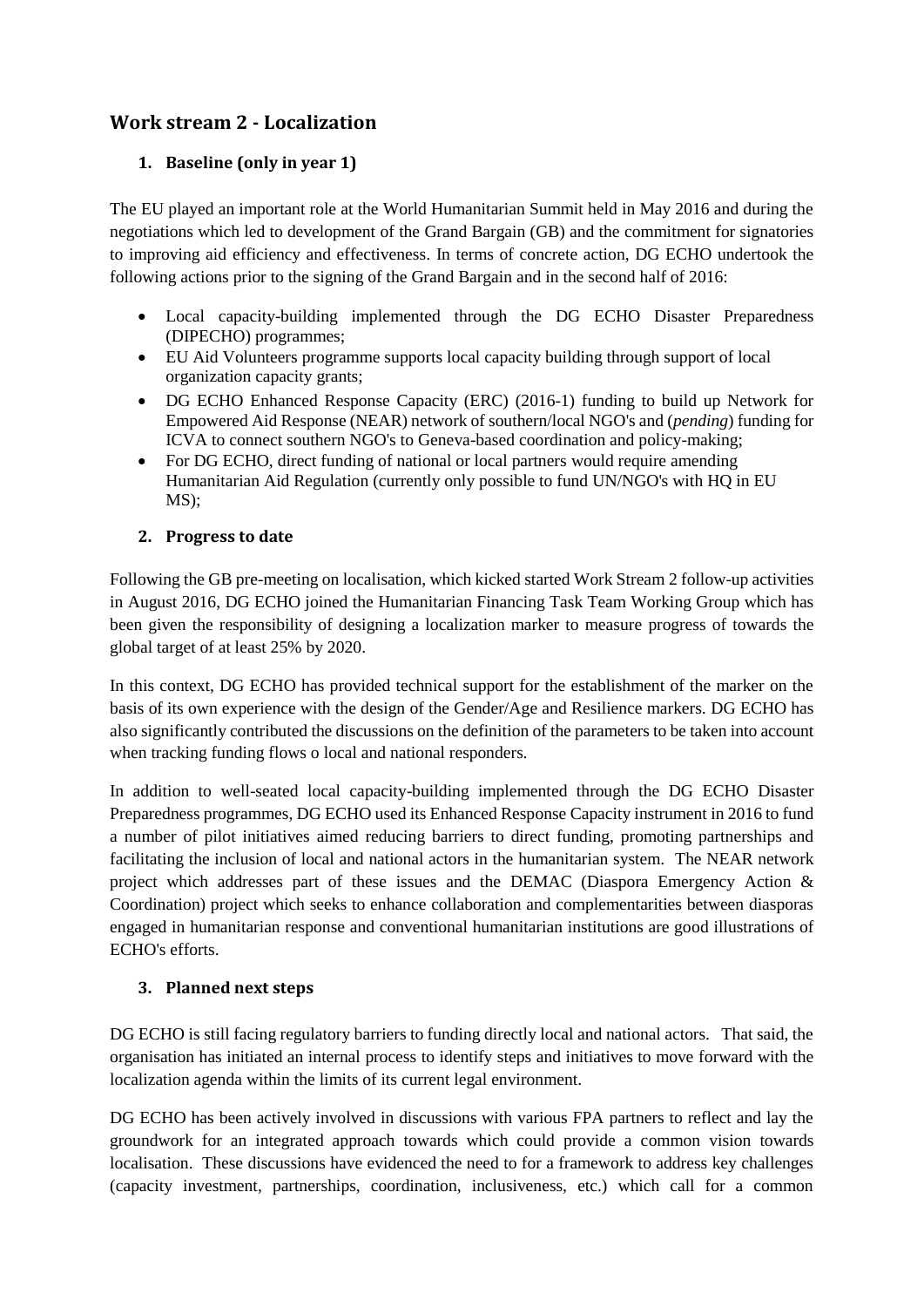understanding and coherent approach in order to achieve the needed change in the system and to goal of making humanitarian aid as local as possible and as international as necessary.

DG ECHO will explore ways of keeping the momentum and pushing for a collective fulfilment of the objectives.

# <span id="page-4-0"></span>**4. Efficiency gains (optional for year 1)**

<span id="page-4-1"></span>*To be determined in following years*

# **5. Good practices and lessons learned (optional for year 1)**

As a general observation, discussions in the localisation marker (HFTT) Working Group show that there is still a long way to integrate a participatory approach in the process. Despite calls for broader participation and consultation (including online consultations), local and national actors are still very under-represented in a process which is critical for the success of localisation. This shows that more efforts still need to be made to bring change in mind-set within the humanitarian system.

Definitions need to be formulated in way that will avoid a status quo.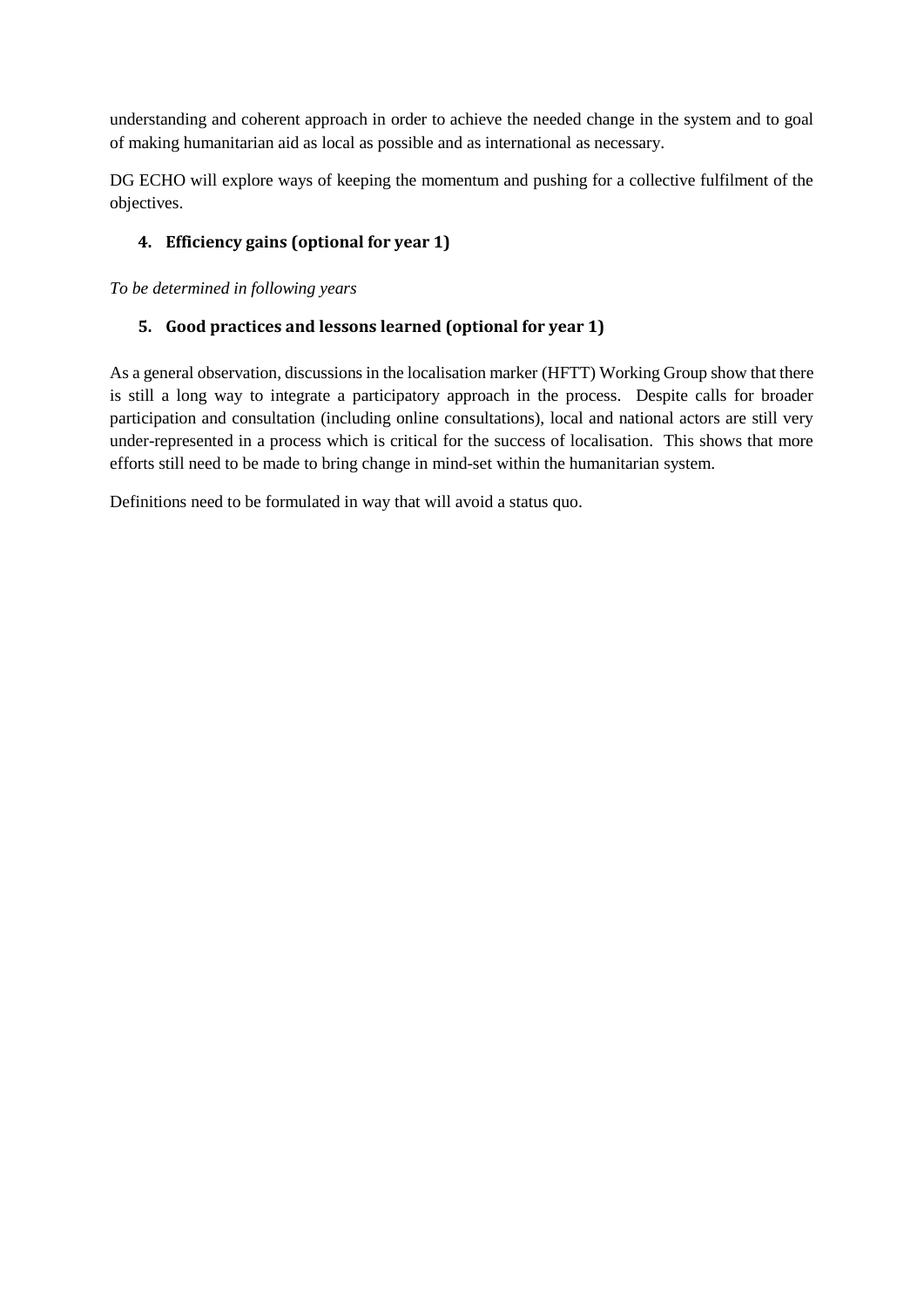# <span id="page-5-1"></span><span id="page-5-0"></span>**Work stream 3 - Cash**

# **1. Baseline (only in year 1)**

Baseline information on cash was partial when the Grand Bargain was signed. It mainly covered the food assistance and nutrition sectors according to a methodology which did not differentiate modalities of assistance. On the basis of this information, it was estimated that approximately 35% of DG ECHO's assistance was being delivered in the form of cash.

# <span id="page-5-2"></span>**2. Progress to date**

DG ECHO has improved its ability to gather data according to delivery modality. Since the second half of 2016, proposals need to differentiate by delivery modality and identify the amount of the transfer reaching the beneficiary. In practical terms, the results of this revision will only become apparent once all proposals in response to the 2017 HIPs (Humanitarian Implementation Plans) will have been approved and encoded. This should be the case by March 2017.

DG ECHO continues to advocate with partners to consider a cash response in all cases and to provide suitable justification for the choice of delivery modality.

# <span id="page-5-3"></span>**3. Planned next steps**

DG ECHO's improved ability to track assistance by delivery modality will ensure that cash-based assistance, whether linked to a specific sector or multi-purpose in nature will be more accurately recorded across the board. This will enable us to monitor progress in scaling up this form of assistance.

# <span id="page-5-4"></span>**4. Efficiency gains (optional for year 1)**

DG ECHO issued a guidance note to partners in January 2017 to harness efficiencies for medium and large scale cash operations, by separating the delivery of cash from all other related components. By doing this ECHO expects a favourable ratio to be achieved between the costs of delivery and the transfer to beneficiaries.

# <span id="page-5-5"></span>**5. Good practices and lessons learned (optional for year 1)**

DG ECHO has cooperated closely with other donors, in particular the UK and Germany, on making its operations in Lebanon more streamlined. DG ECHO has encouraged its partners to submit financing proposals that are better coordinated than in the past, relying on a single delivery mechanism for all cash transfers.

DG ECHO will continue to take every opportunity to scale up the use of cash. However ECHO favours an integrated, basic needs approach, which is about more than just delivery. It is about putting in place a well-coordinated response, or set of responses, which seek to deliver all of its components – cash, in-kind, services and the accompanying technical support – in a joined-up way, taking every opportunity to do so in the form of cash, where this is possible, right for the context, efficient and in the best interests of beneficiaries.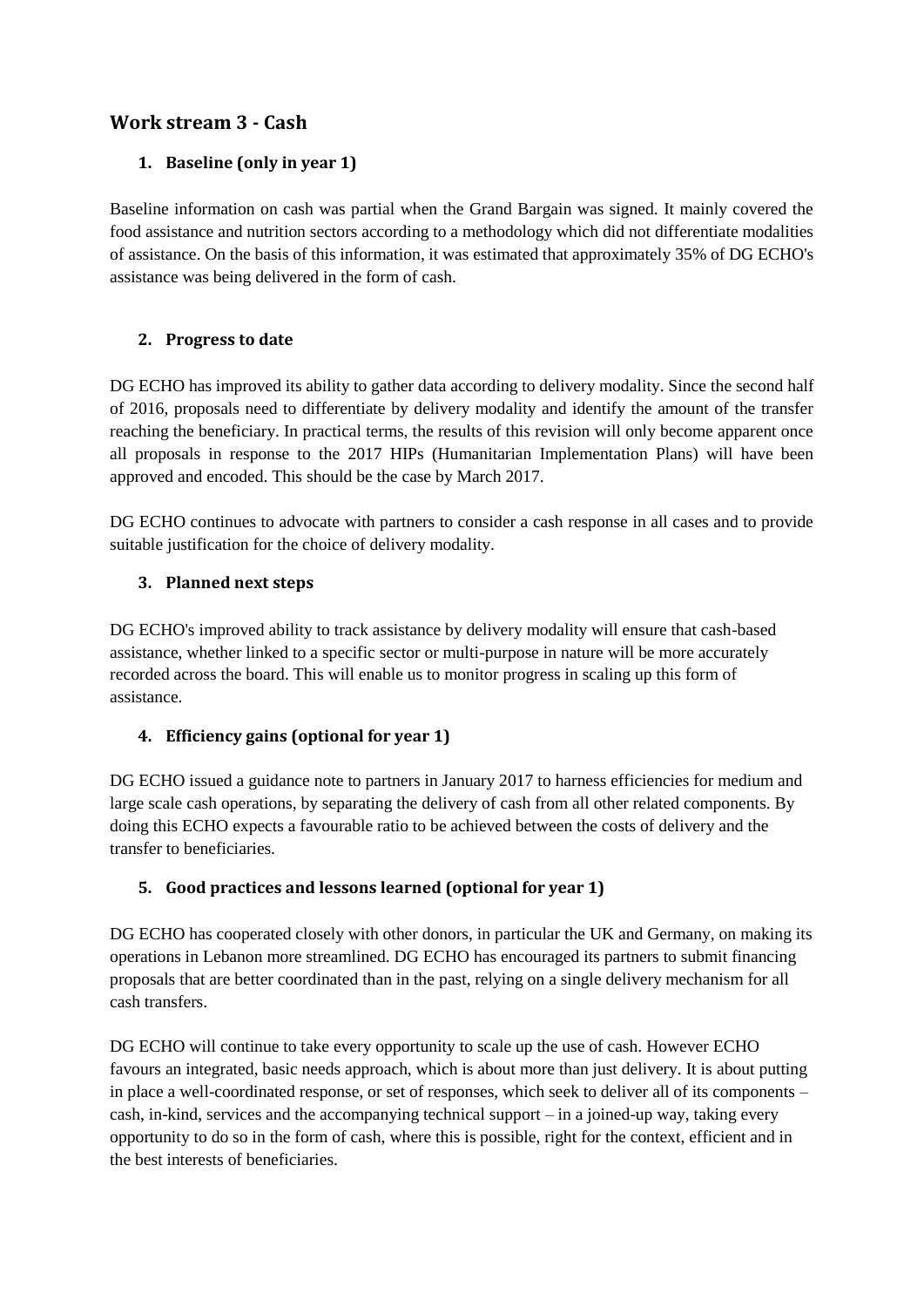# <span id="page-6-1"></span><span id="page-6-0"></span>**Work stream 4 – Management costs**

#### **1. Baseline (only in year 1)**

Where did your organisation stand on the work stream and its commitments when the Grand Bargain was signed?

#### <span id="page-6-2"></span>**2. Progress to date**

Which concrete actions have you taken (both internally and in cooperation with other signatories) to implement the commitments of the work stream?

#### <span id="page-6-3"></span>**3. Planned next steps**

What are the specific next steps which you plan to undertake to implement the commitments (with a focus on the next 2 years)?

#### <span id="page-6-4"></span>**4. Efficiency gains (optional for year 1)**

Please indicate, qualitatively, efficiency gains associated with implementation of GB commitments and how they have benefitted your organisation and beneficiaries.

*To be determined in following years – see also references in cash work stream.*

# <span id="page-6-5"></span>**5. Good practices and lessons learned (optional for year 1)**

Which concrete action(s) have had the most success (both internally and in cooperation with other signatories) to implement the commitments of the work stream? And why?

*To be determined in following years – see also references in cash work stream.*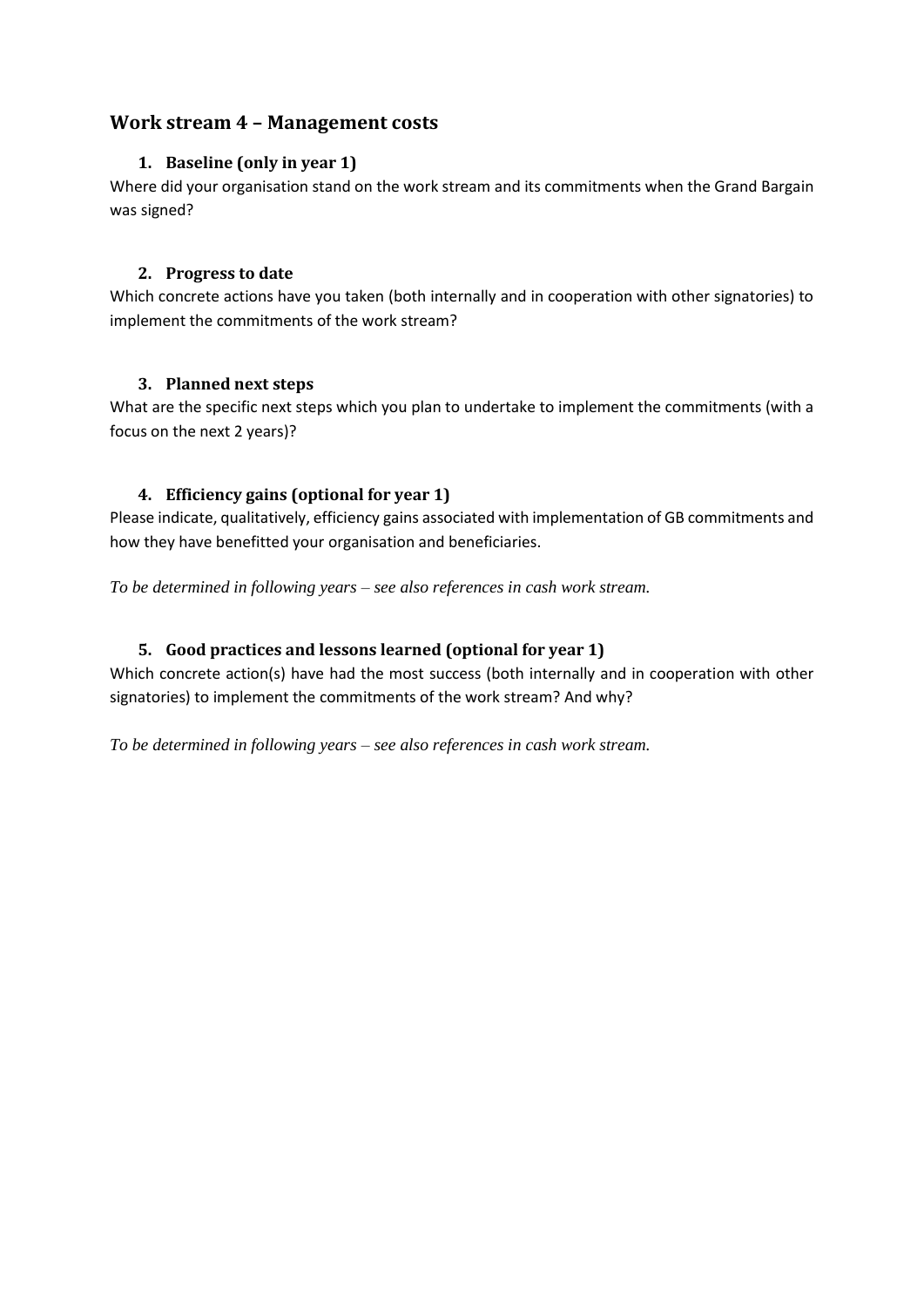# <span id="page-7-1"></span><span id="page-7-0"></span>**Work stream 5 – Needs Assessment**

# **1. Baseline (only in year 1)**

- Thanks to its strong field network, ECHO tends to have a quite strong knowledge of crisis situations. This understanding feeds into the allocation of funding (i.e. level 1 of assessments according to above concept) the formulation of the HIPs (level 2) and is used to assess project proposals (level 3).
- That being said, ECHO is strictly speaking not conducting needs assessments. Rather, ECHO experts review existing assessments and data from various sources including own observation to develop a good understanding of the situation.
- ECHO's main tool summarizing its understanding of needs in a given crisis is the annual Integrated Analysis Framework (IAF). This internal tool is mainly used to develop country strategies (which are spelled out subsequently in the HIPs) and are a basis for the definition of funding allocations per country/crisis.
- The Single Form guidelines state that "ECHO will check whether the proposed Action is coherent with DG ECHO's own evaluation of needs". The partners' needs assessment (be it a joint/coordinated assessment or an agency specific assessment) is contrasted against ECHO's own assessment.
- ECHO doesn't provide explicit guidance to its staff and its partners on what is expected in terms of needs assessment regarding coordination, methodology, timeliness or evidence base. For instance, it does not specify if partners are expected to participate in and use coordinated needs assessments (multi-sector or sector specific). ECHO staff isn't instructed to get involved (or not) in coordinated needs assessments and there is not any defined policy on when and under which circumstances ECHO should fund needs assessments conducted by its partners (OCHA, clusters, other coordination bodies).
- The involvement of ECHO field staff in coordination and needs assessment varies across countries and crises. Generally, a proactive, vocal involvement is seen as beneficial both for ECHO and for the assessments. ECHO is able to obtain information and better understand the dynamics which influence the assessment process. The presence of an important and knowledgeable donor strengthens the needs assessment both in terms of authority and of impartiality and objectivity.
- In some cases, namely in the context of ECHO funded Emergency Response Mechanisms (ERM), assessment methodologies, tools and working arrangements have been developed which over time have been adopted by the wider humanitarian community. These examples demonstrate that collective practice and expectations are as, if not more, important than normative frameworks, mandates and predefined tools.

# <span id="page-7-2"></span>**2. Progress to date**

DG ECHO has undertaken the following actions, with the aim to explore how needs assessment can be improved in line with Grand Bargain commitments;

#### **INTERNAL**

- 1. One meeting DG ECHO Grand Bargain working group (DG ECHO HQ operational, financial, legal and policy desks, and DG ECHO field colleagues) on needs assessments;
- 2. (2x) Dedicated session on needs assessments during DG ECHO Expert's seminar (HQ and field);
- 3. Dedicated panel discussion during DG ECHO Partner's Conference on Grand Bargain quid pro quo, including needs assessments;
- 4. Developed needs assessments position paper for DG ECHO management review and next steps for 2018 DG ECHO programming cycle;

# **EXTERNAL**

1. Several meetings with OCHA-CASS to establish next steps (following Bonn 2-pager);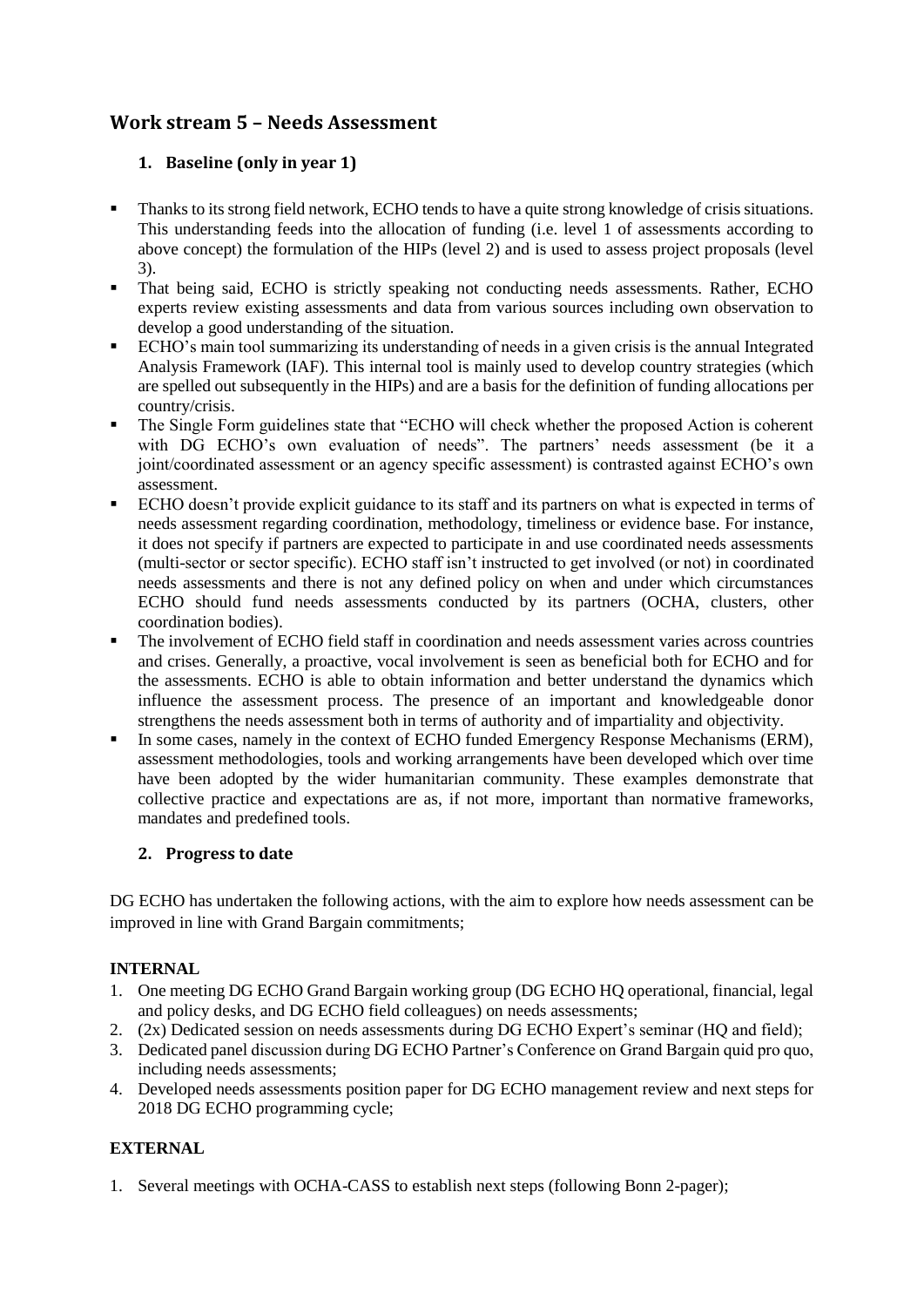- 2. Organized a two-day technical workshop (28/02 01/03 in Brussels) with all relevant agencies, donors and specialised actors (36 senior experts);
	- a. Action plan being developed, in which each stakeholder indicates to which solution to overcome a priority issue (keeping from achieving Grand Bargain commitments on needs assessment) they will contribute / take the lead;
- 3. Requested DG ECHO partners to submit proposal under Enhanced Response Capacity budget line to improve needs assessments, in line with Grand Bargain commitments;

#### <span id="page-8-0"></span>**3. Planned next steps**

- 1. Continue overall strategic engagement with OCHA/CASS on work stream
- 2. GB Needs assessment Action Plan:
	- a. Ensure all actors sign up to specific solution areas and select sections relevant to ECHO;
	- b. Continue engagement with donors on which sections of Action Plan need extra funding and/or advocacy for implementation
	- c. Monitor progress if needed organize meetings to follow-up on actions;
- 3. Allocate funding to DG ECHO partners under Enhanced Response Capacity budget line to improve needs assessments, in line with Grand Bargain commitments;

#### <span id="page-8-1"></span>**4. Efficiency gains (optional for year 1)**

Please indicate, qualitatively, efficiency gains associated with implementation of GB commitments and how they have benefitted your organisation and beneficiaries.

*To be determined in following years*

#### <span id="page-8-2"></span>**5. Lessons learned (optional for year 1) BENEFITS/OPPORTUNITIES**

Improvements of the current needs assessment practice is expected to contribute to:

- $\checkmark$  Reduction of costs related to assessments due to reduced duplication;
- $\checkmark$  Less survey fatigue among affected populations;
- $\checkmark$  Better prioritization and targeting of people in need thanks to better and more timely evidence;
- $\checkmark$  A more coordinated response with less overlap and gaps thanks to a share understanding of the needs, the vulnerability of different groups and the humanitarian risks.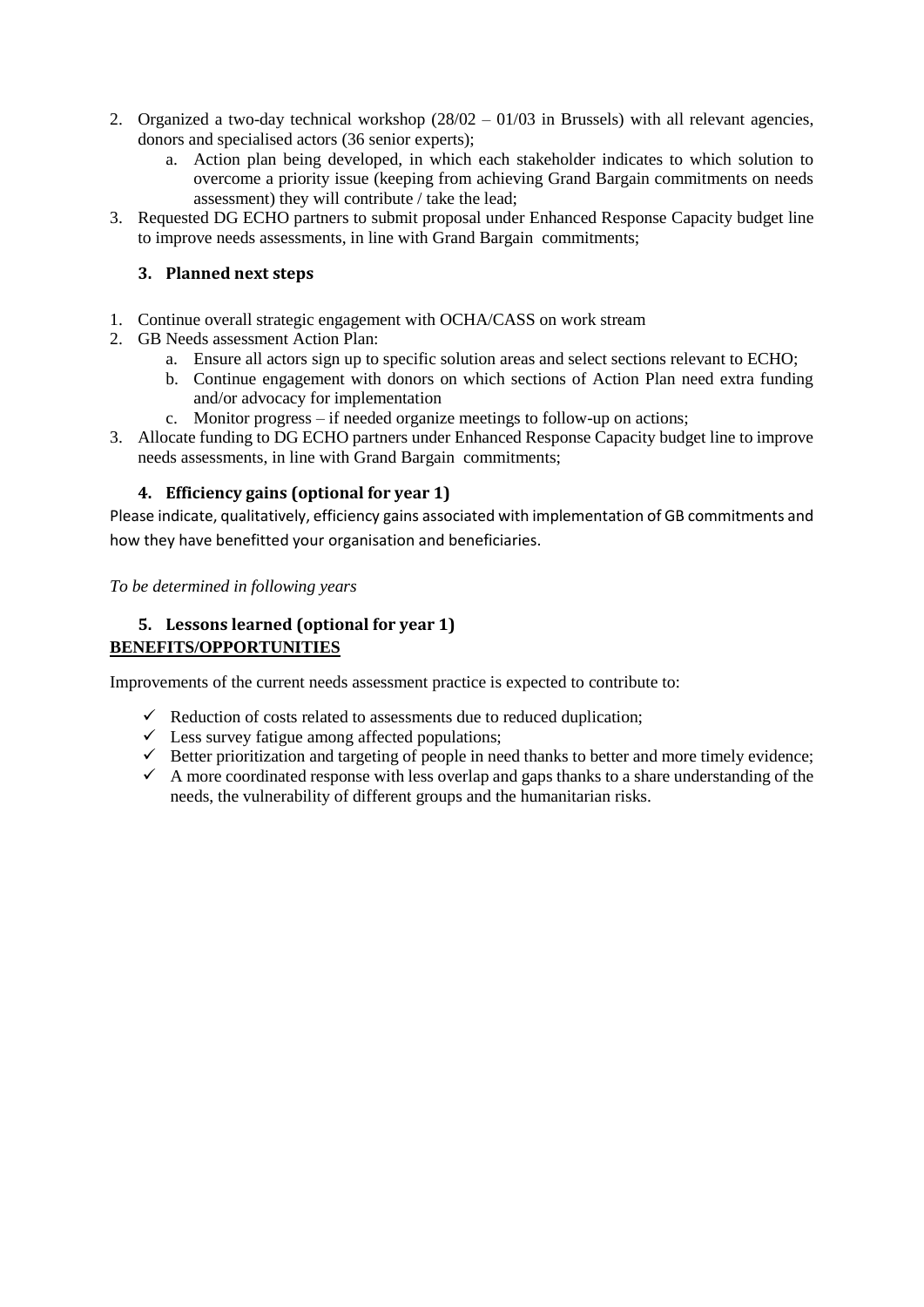# <span id="page-9-1"></span><span id="page-9-0"></span>**Work stream 6 – Participation Revolution**

#### **1. Baseline (only in year 1)**

Where did your organisation stand on the work stream and its commitments when the Grand Bargain was signed?

#### <span id="page-9-2"></span>**2. Progress to date**

Which concrete actions have you taken (both internally and in cooperation with other signatories) to implement the commitments of the work stream?

#### <span id="page-9-3"></span>**3. Planned next steps**

What are the specific next steps which you plan to undertake to implement the commitments (with a focus on the next 2 years)?

#### <span id="page-9-4"></span>**4. Efficiency gains (optional for year 1)**

Please indicate, qualitatively, efficiency gains associated with implementation of GB commitments and how they have benefitted your organisation and beneficiaries.

*To be determined in following years*

# <span id="page-9-5"></span>**5. Good practices and lessons learned (optional for year 1)**

Which concrete action(s) have had the most success (both internally and in cooperation with other signatories) to implement the commitments of the work stream? And why?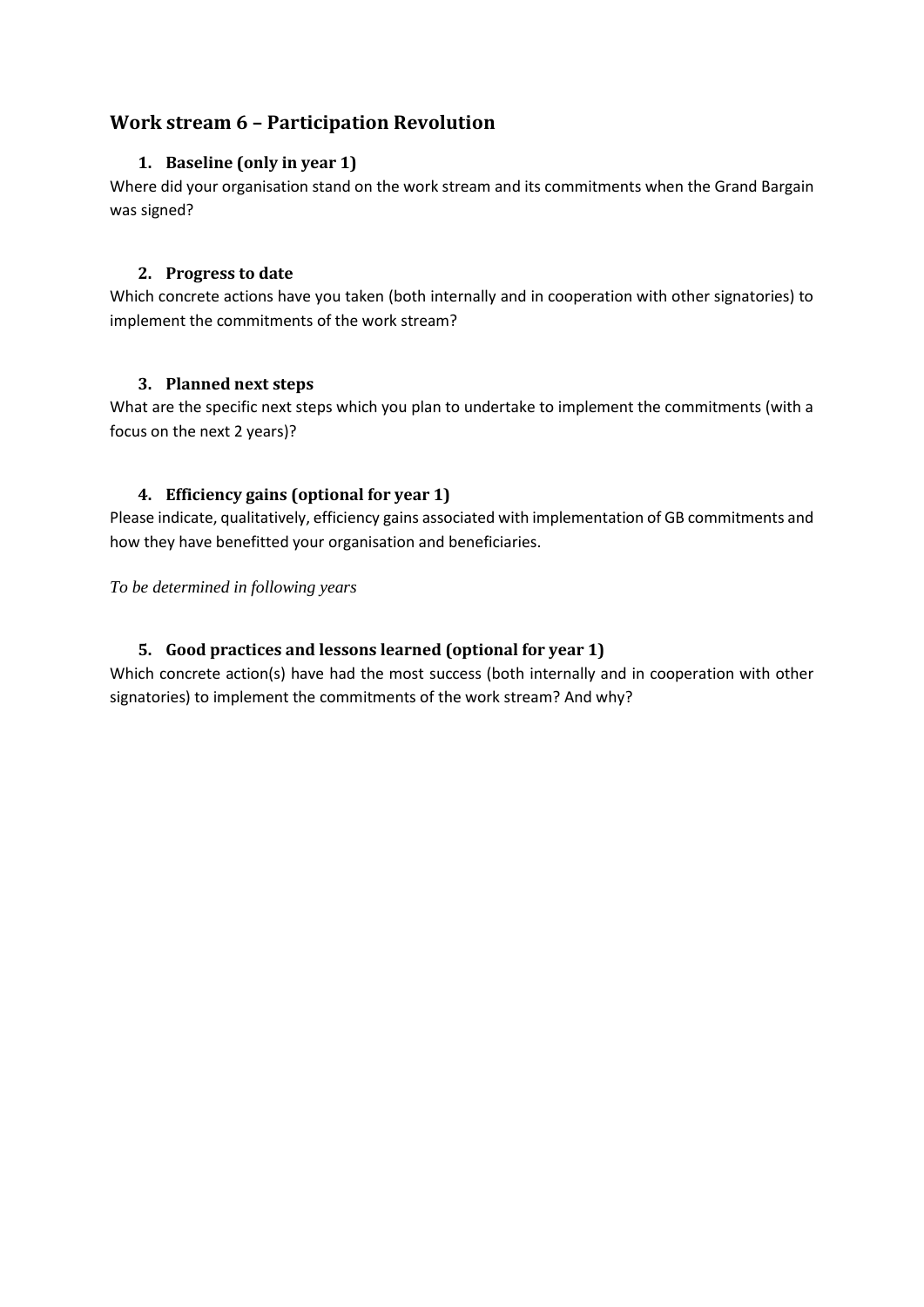# <span id="page-10-1"></span><span id="page-10-0"></span>**Work stream 7 - Multi-year planning and funding**

# **1. Baseline (only in year 1)**

The majority of DG ECHO's projects are operated on an annual basis, however due to different types of extensions they typically run for more than one year. Projects with a duration of longer than one year have been implemented under the Disaster Preparedness budget lines, for resilience building projects, under the Enhanced Response Capacity and the Children of Peace.

De facto, in some contexts funding is recurrent; year after year the same or very similar activities are funded with the same partner(s). Only in a few cases, mainly through external assigned revenues from DFID (for the Sahel) and AFD (for Ivory Coast), actions are explicitly guided by a strategy that covers two or three years, although funding is provided on an annual basis.

From a legal point of view, projects of up to 24 months are already possible under World Wide Decision (WWD). The 2017 WWD extends this maximum duration to 48 months.

DG ECHO's HIPs cover only one calendar year. However, DG ECHO and partners usually have a longer term vision which isn't reflected explicitly in the project documentation.

#### <span id="page-10-2"></span>**2. Progress to date**

DG ECHO has undertaken the following actions, with the aim to implement multi-year funding and planning more broadly then done previous to the signing of the Grand Bargain;

- 1. Desk review of multi-year planning and funding in humanitarian aid studies (mostly DFID programs);
- 2. Discussions with DG ECHO operational colleagues on scope for multi-year funding and planning in different crisis types
- 3. Two meetings DG ECHO Grand Bargain working group (DG ECHO HQ operational, financial, legal and policy desks, and DG ECHO field colleagues) on MYPF;
- 4. (2x) Dedicated session on multi-year planning and funding during DG ECHO Expert's seminar (HQ and field);
- 5. Option-mapping on how DG ECHO budget can accommodate multi-year commitments to partners (as it receives its own budget on an annual basis)
- 6. Dedicated panel discussion during DG ECHO Partner's Conference on Grand Bargain quid pro quo, including multi-year planning and funding;
- 7. Developed multi-year funding and planning position paper for DG ECHO management review and next steps for implementation in 2018 DG ECHO programming cycle;
- 8. DG ECHO is co-leading the work stream on MYPF together with Canada in the Good Humanitarian Donorship group (2017-2019);
- <span id="page-10-3"></span>9. Engagement with work stream co-conveners (CA/FAO)

#### **3. Planned next steps**

- 2. DG ECHO Management to consider target for multi-year planning and funding to be achieved in 2018 programming cycle (15-20% of funding), which is gradually increased – harnessing the strength of ECHO's emergency donor capacity and adjusting funding practices where appropriate to increasing longevity of crises;
	- a. DG ECHO would need to adjust HIP timelines or sections of the HIP where multi-year planning and funding is envisaged;
		- i. DG ECHO partners would need to include multi-year strategies into their project proposals (where not done so already);
	- b. DG ECHO would need to develop budgetary options on how to accommodate multi-year planning and funding, as it receives its own budget on an annual basis;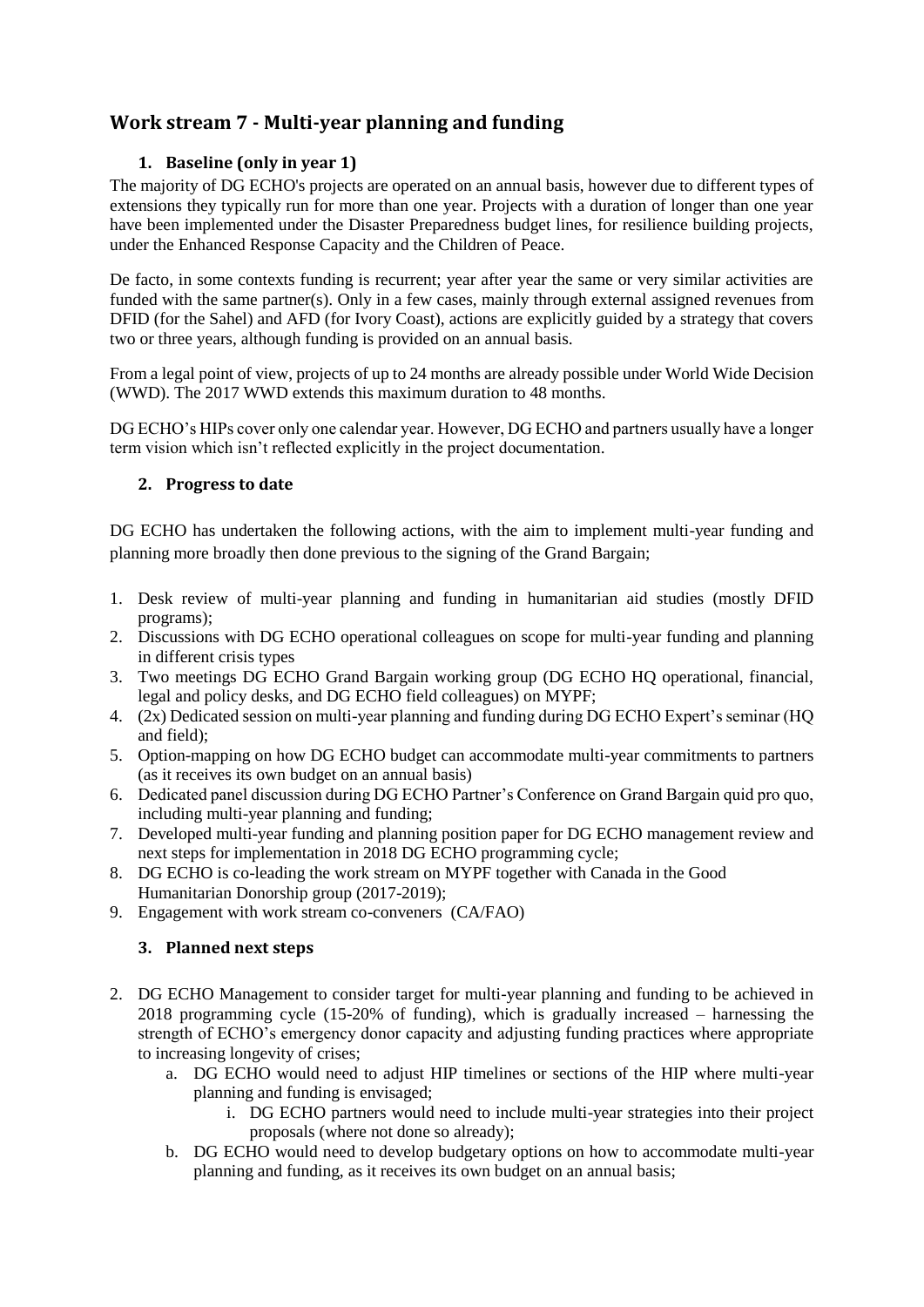- c. DG ECHO's engagement in multi-year planning and funding would need to be met with actions by partners in terms of:
	- i. Efficiency including reduced staff costs (better staff management and less time spent on procuring funding/report writing), better procurement;
	- ii. Effectiveness including more strategic planning, adopt innovative approaches, build relationship with and capacity of local partners and local authorities, contribute to resilience, collaboration with development actors;
- 3. In the context of GHD, assess and reflect on lessons learned of other donors (e.g. DFID) engaging in multi-annual strategies and programming (especially on how to retain flexibility and where cost savings can be generated) through, amongst others, the Global Humanitarian Donorship (GHD) forum;

#### <span id="page-11-0"></span>**4. Efficiency gains (optional for year 1)**

Please indicate, qualitatively, efficiency gains associated with implementation of GB commitments and how they have benefitted your organisation and beneficiaries.

<span id="page-11-1"></span>*To be determined in following years*

#### **5. Lessons learned (optional for year 1)**

#### **Opportunities:**

- o **Strategic Planning, capacity and relationship building:** Longer term projects allow partners to plan more strategically and adopt innovative approaches where relevant. It also helps to build the relationship with and capacity of local partners and local authorities thereby contributing to resilience. Furthermore, collaboration with development actors could be improved with better aligned timelines.
- o **Cost:** Multi-year funding arrangements enabled administrative and operational cost savings:
	- **Administrative:**
		- Reduced staff costs: associated with hiring of staff, interviewing, and contracting; lower wage rates for long versus short term expertise; retained institutional knowledge; decreased disruption of local relationships (leads to loss of trust of communities and local counterparts).
		- Improved currency conversion: predictability of multi-year funding could help agencies better manage the high levels of fluctuation in exchange rates.
		- Reduced proposal/reporting writing: reduced time writing proposals and contracting offsets the time needed for additional reporting;
	- **Operational:** Early procurement, pre-positioning of stocks and pooling orders decrease costs related to logistics and transport.
	- **Time:** Setting up initial multi-year agreements requires more time both on partner and donor side than annual agreements in the beginning because of the complexity of their design. However, savings can be realized in subsequent years as adjustments and normal reporting is less time consuming than final reporting and submission of new proposals.
- **Challenges:** 
	- o **Donor Budget**: One of the main barriers is the ability of donors to commit funds for more than one year. Budgets for DG ECHO are allocated annually. Under the current practice, the budget for a multi-year project is taken from the budget of year N.
	- o **Adjustment and control**: Especially in protracted crisis settings, it is difficult to plan ahead and anticipate changes to the situation regarding needs, access and security. Project design and management arrangements (including procedures for amendments) need to be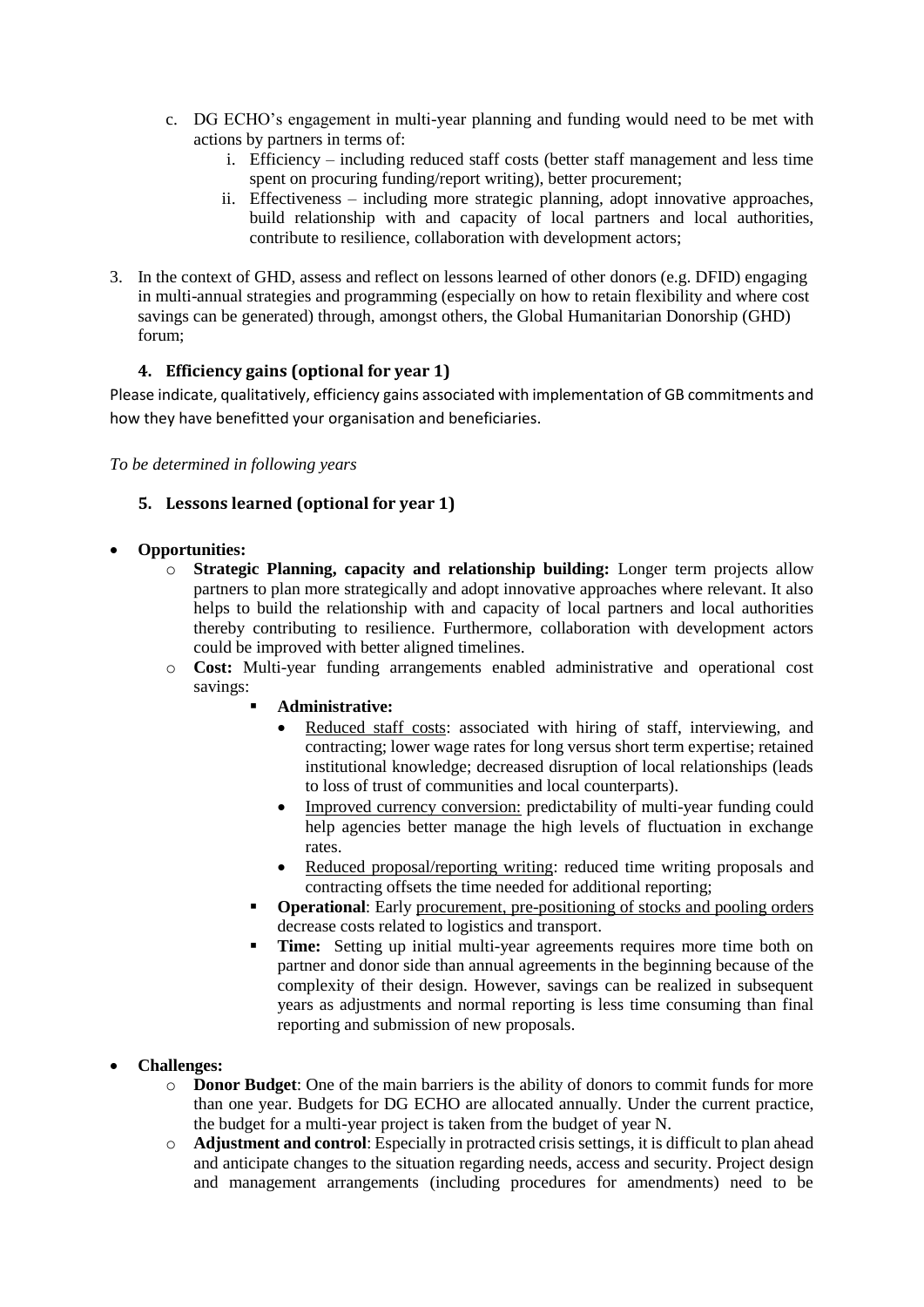sufficiently flexible to adjust to changes. Furthermore, DG ECHO staff voiced concerns that humanitarian actors/staff could be replaced by staff with more of a development background with less agility when conditions change rapidly, which has been the experience in some geographical locations in the past.

- o **Substantial amounts of pre-financing**, like the current 80% standard, limit DG ECHO's ability to effectively reallocate funding in case of underperformance or fundamental changes in the situation on the ground. Pre-financing could be paid in several tranches to ensure that DG ECHO maintains control and the possibility to stop projects when justified without losing the funds.
- o **Down-streaming**: The benefits of multi-year funding often remain at the level of the UN organisation or INGO and do not trickle down to local implementers. Smaller and local organisations however are the ones which are likely to benefit most from predictability of funding and longer term planning, namely in terms of building their own capacity. Large organisations have more possibilities to adjust to funding uncertainties and imbalances.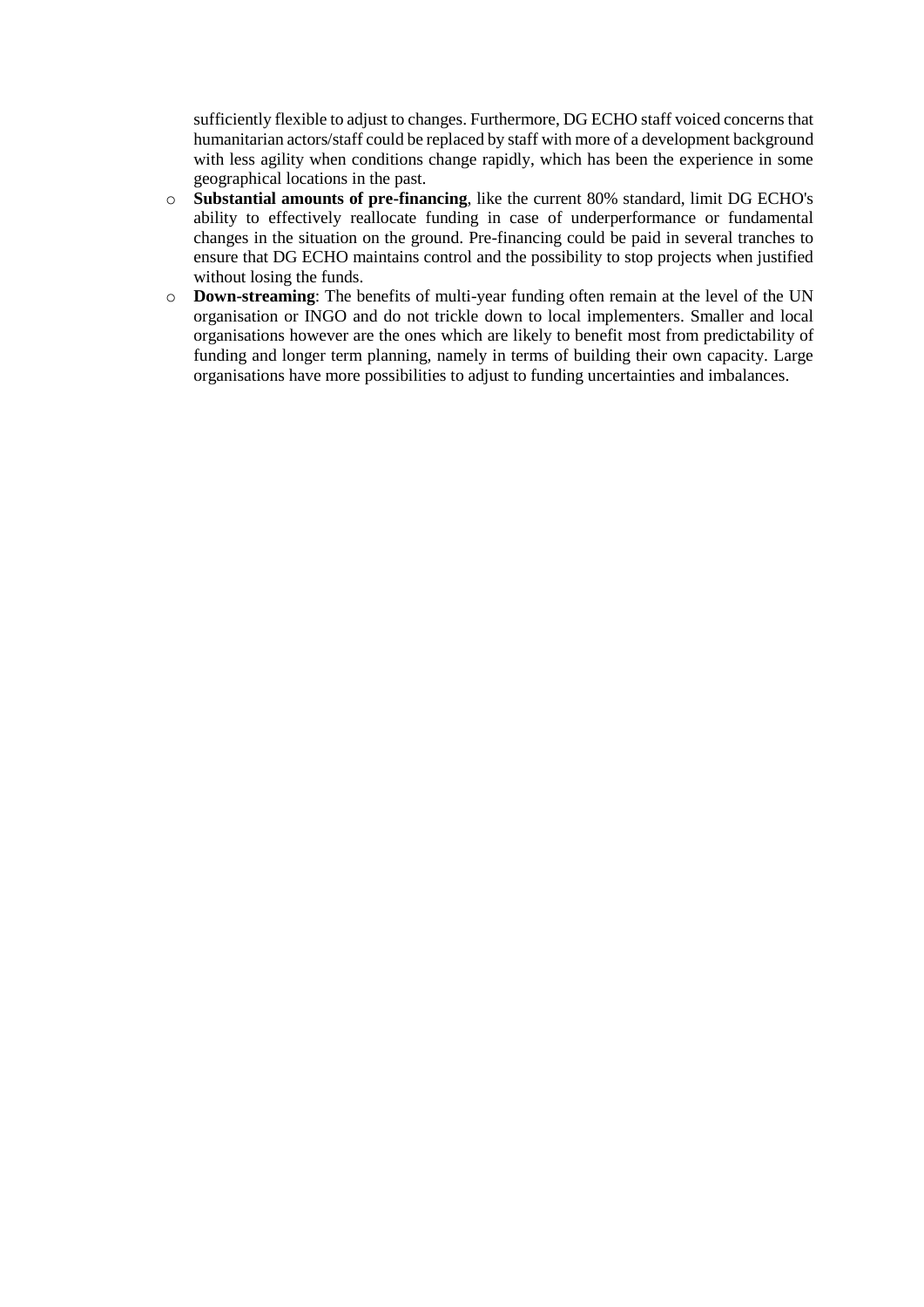# <span id="page-13-1"></span><span id="page-13-0"></span>**Work stream 8 - Earmarking/flexibility**

# **1. Baseline (only in year 1)**

- According to the Grand Bargain work stream on flexible funding table, ECHO's level of funding is currently considered as tightly earmarked (category I - financial contribution directed to a specific project in a specific country). ECHO funds projects which are defined both in terms of objective, sectors and results as well as geographic scope (corresponding most of the time to a country). However, ECHO earmarks regarding results (outputs and outcomes), but not regarding budget and activities.
- Despite its tight earmarking, ECHO's project arrangements are quite flexible. Partners can adjust activities and the use of funds without ECHO's agreement being required. The procedures for changes to the results (outputs and outcomes) are quite simple and thanks to the Single Form potentially quick. Yet, because of the overall complexity of the Single Form as well as lack of knowledge of ECHO FPA rules and procedures despite training opportunities, partners do not make use of this flexibility enough.
- Overall, the FAFA allows for greater flexibility in terms of information requirements demanded from the partner and is less restrictive than the FPA.
- Examples of ECHO less tightly earmarked funding:
	- o DREF: IFRC managed pooled fund supporting national Red Cross societies.
	- o Emergency Response Mechanisms (ERM) in different countries: A consortium of partners uses funds to cover urgent needs identified through a pre-defined set of criteria and standardised response options.
	- o START Network Anticipation Window: Through ERC funding, ECHO supports the capacity for the START network to respond in anticipation to crises (based on risk assessment) in order to avoid suffering of affected people. Funds for specific preparedness and response actions are released when certain risk indicators reach a critical level and upon quick 'no regrets' decision by the network.

# <span id="page-13-2"></span>**2. Progress to date**

DG ECHO has undertaken the following actions, with the aim to explore how flexibility of funding can be applied more broadly then done previous to the signing of the Grand Bargain;

- 1. Desk review of flexibility and earmarking practices in humanitarian aid;
- 2. Discussions with DG ECHO operational colleagues on scope for flexibility of funding/decrease of earmarking in different crisis types
- 3. Two meetings DG ECHO Grand Bargain working group (DG ECHO HQ operational, financial, legal and policy desks, and DG ECHO field colleagues) on flexibility of funding;
- 4. (2x) Dedicated session on flexibility of funding during DG ECHO Expert's seminar (HQ and field);
- 5. Dedicated panel discussion during DG ECHO Partner's Conference on Grand Bargain quid pro quo, including flexibility of funding;
- 6. Developed flexibility and earmarking position paper for DG ECHO management review and next steps for 2018 DG ECHO programming cycle;
- 7. Engagement with work stream co-conveners, including completion of SE/ICRC work stream questionnaire;

# <span id="page-13-3"></span>**3. Planned next steps**

- Identify options to speed up the process of modification requests to increase the efficiency gains of flexible funding;
- Reduce the reporting requirements on sections which are flexible anyway (activities etc.), reinforce and simplify reporting on results;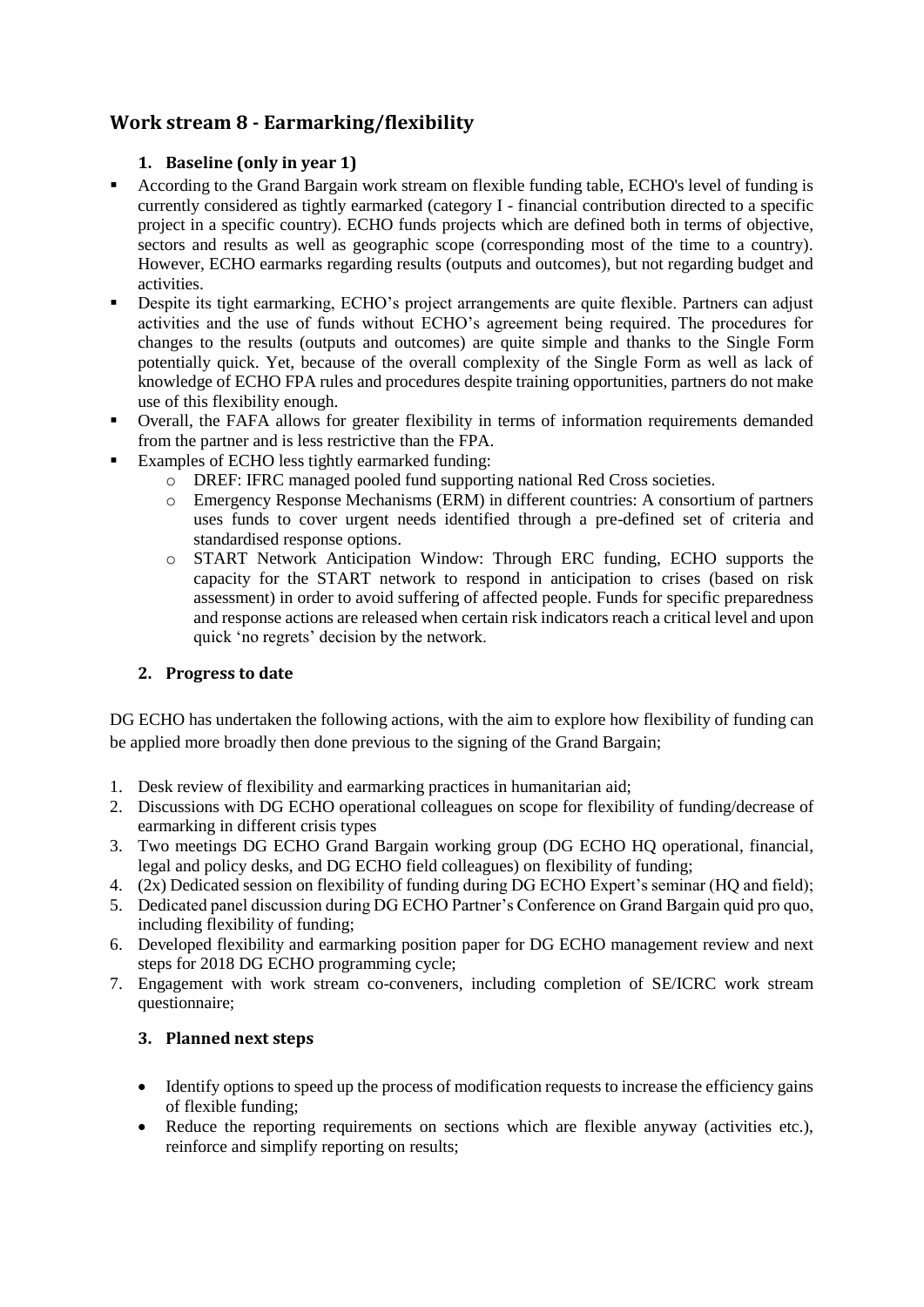- Define clear conditions, including performance standards in terms of timeliness, flexibility, transparency and quality, which would have to be met for ECHO to contribute to (countrybased) pooled funds.
- Consider actively expanding the option of External Assigned revenues towards crisis responses managed by DG ECHO.
- Consolidate the experience with Emergency Response Mechanisms (ERM), evaluate their effectiveness and develop models to facilitate replication of successful ERM approaches elsewhere.

#### <span id="page-14-0"></span>**4. Efficiency gains (optional for year 1)**

*To be determined in following years*

#### <span id="page-14-1"></span>**5. Lessons learned (optional for year 1)**

#### **BENEFITS/OPPORTUNITIES**

Reducing earmarking and increasing flexibility should contribute to make humanitarian action more efficient by:

- $\checkmark$  Improve timeliness of response by accessing money already received in order to respond to sudden-onset crises, as well changing contexts in protracted crises;
- $\checkmark$  Permit balance of distribution of resources in order to fund forgotten crisis that are less in the scope of the media;
- $\checkmark$  Reduce resources (time and money) used on grant-specific administration (increased economies of scale in procurement and reporting, as well as removing decision-making layers);
- $\checkmark$  Facilitate achievement of collective outcomes:

#### **LIMITATIONS**

 $\triangleright$  Challenge to ensure quality, transparency and accountability: Un-earmarked funding reduces a donor's leverage to control and insist on quality programming. Currently, the added value of ECHO's field presence is closely linked to the earmarked, detailed, project-based funding which allows for technical dialogue on the ground. Less earmarking constitutes a challenge in terms of transparency on what funding is used for. If adequate reporting formats are not established than accountability is seriously limited. In that vein, un-earmarked funding could reduce ECHO's ability to act as a leading donor.

One of the most discussed options put forward as a way to reduce earmarking are country based pool funds (CBPF) managed by OCHA. DG ECHO staff expressed strong objections against the idea of ECHO contributing to existing funds (such as the Iraq CBPF) for the following reasons:

- Contracts signed with implementing partners through the pooled fund are fixed and do not allow to redirect the fund if the priorities change. ECHO's funding are flexible and enable to swift reallocations when it is necessary;
- Needs assessments and project selection is not transparent and slow. The involvement of UN Headquarters slows down the process even further.
- The management of a pool fund constitutes another layer of administrative costs without much added value.
- There is little overview and monitoring on how and on what the CBPF's money is spent;
- Reporting and evaluation of results is lacking which raises serious concerns of accountability and consequently constitutes a considerable reputational risk for donors;
- EU loses leverage, visibility and capacity to align humanitarian efforts with other EU instruments.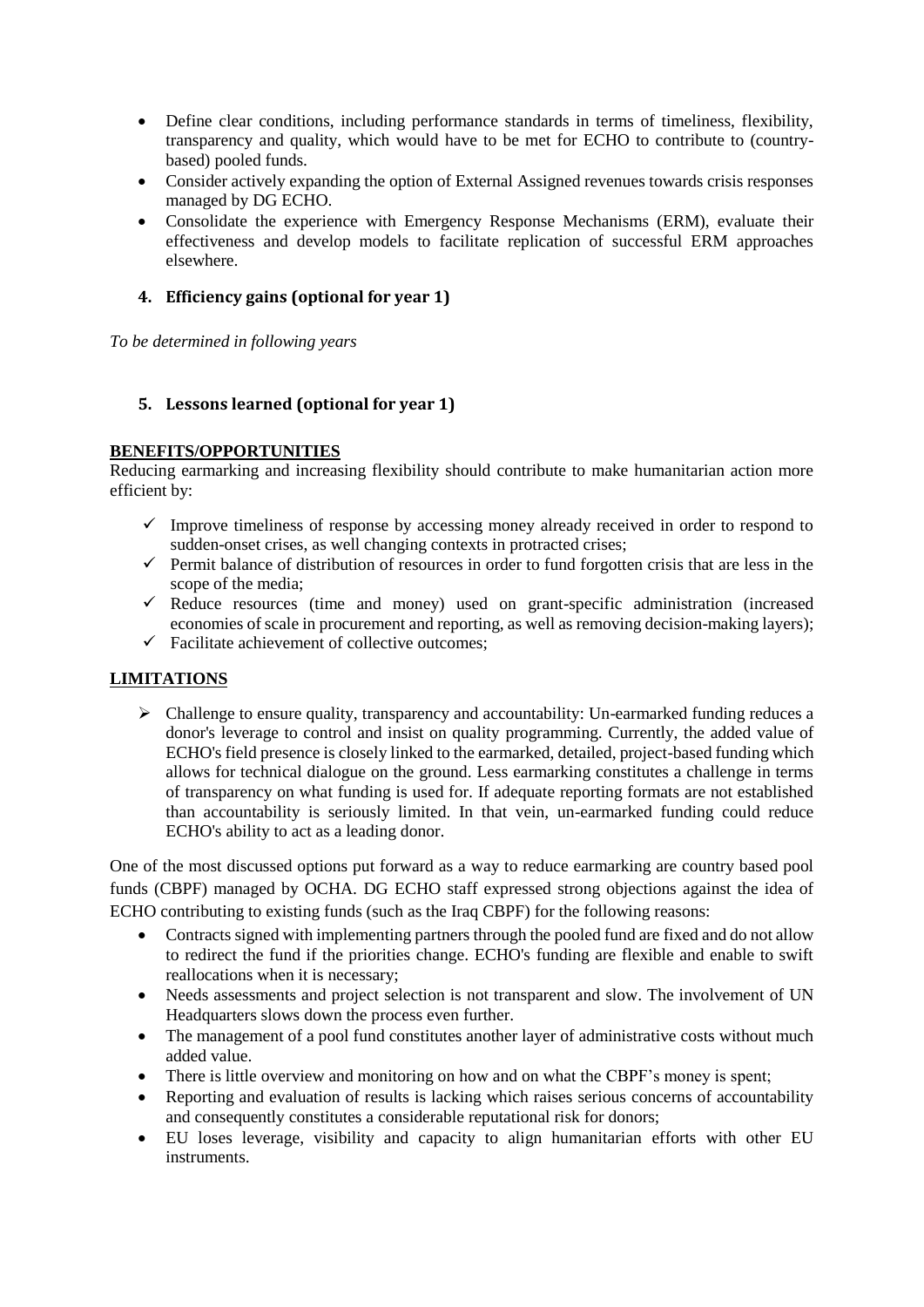While some of these considerations are linked to the specific performance of a CBPF, others are of more fundamental nature. Instead of ECHO contributing to OCHA led CBPFs, it could be argued that, given its expertise and field presence, ECHO should expand its own role as pool fund manager (such as the Bekou Trust Fund, ESSN in Turkey).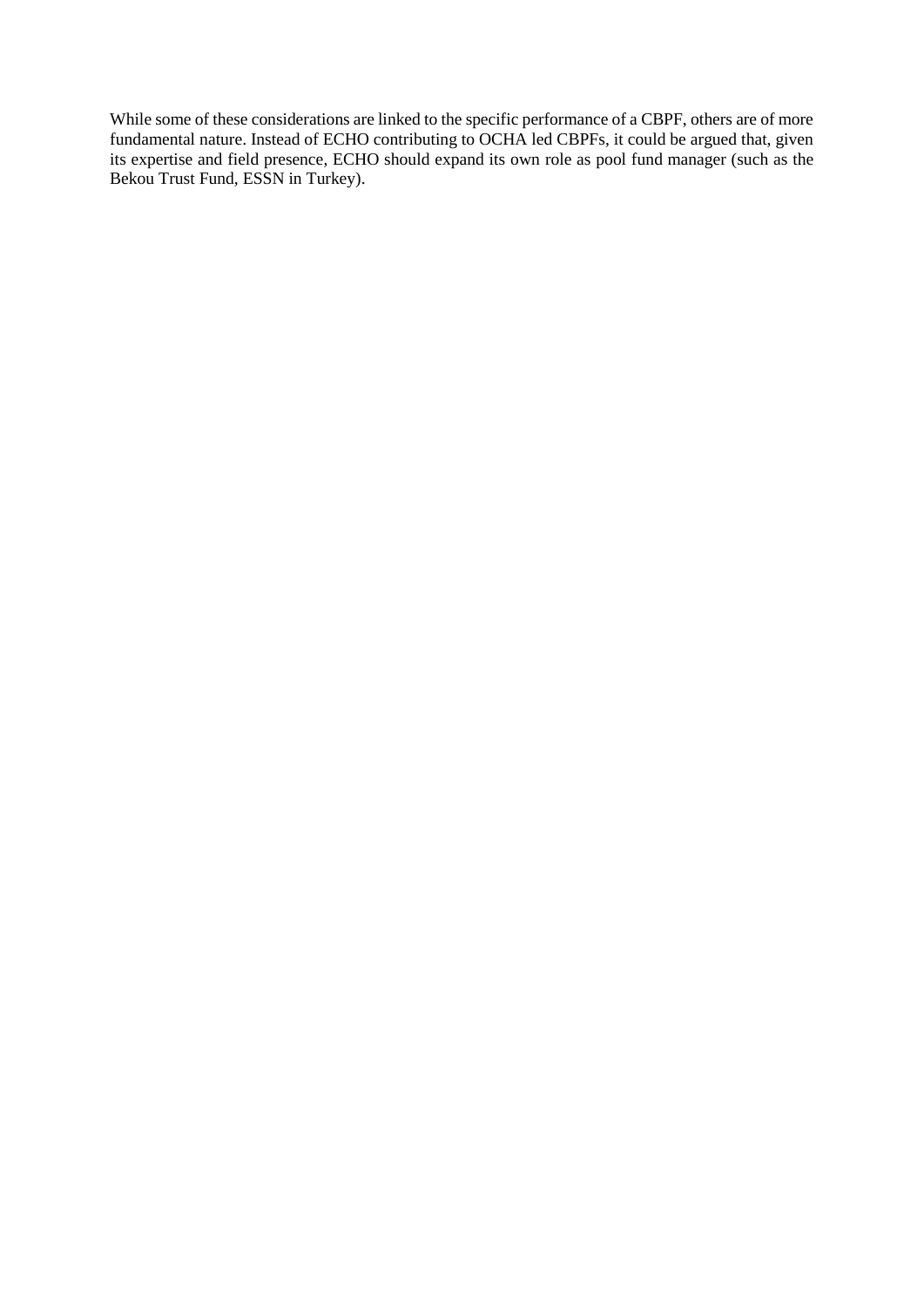# <span id="page-16-1"></span><span id="page-16-0"></span>**Work stream 9 – Reporting requirements**

# **1. Baseline (only in year 1)**

DG ECHO's reporting template, the Single Form, is one of the most complex reporting formats. Most partners have adjusted to the format and appreciate its structure overall, especially compared to UN reporting formats. Some donors (e.g. Belgium) have adopted the Single Form for their own reporting purposes.

Unlike most other donors, DG ECHO uses the same template for proposal submission and reporting – the Single Form. Intermediary and final reports are simply updates of the initial proposal which simplifies the work of DG ECHO partners drastically and is highly appreciated (as recognized by the recent GPPi study).

The downside of this approach is the fact that the Single Form structure is quite complex and the reports quite lengthy (often exceeding 50 pages plus annexes). The SF consists of both narrative sections (e.g. needs assessment, response analysis) and highly structured and detailed sections (e.g. beneficiaries, visibility). The Single Form (SF) revision in 2014 represented an important step in simplifying manual entries and long narratives.

The structure of the SF at the current stage is the result of an evolutionary process with different elements modified or added on the initiative of different stakeholders within DG ECHO since the 2014 revision. In its current form, the SF covers most of the information needs of DG ECHO field staff, desks and policy officers albeit not fully and in some cases not in the best way.

The SF's structured data fields allow for automatic data extraction and analysis. Work is ongoing to make full use of these possibilities.

The complexity of the Single Form seems to have removed technical project staff from the drafting and reporting process. Consequently, according to several DG ECHO field colleagues, the information available in the SF itself is not the most interesting. Relevant technical information, put together by technical staff, is often rather found in annexes.

# <span id="page-16-2"></span>**2. Progress to date**

DG ECHO has undertaken the following actions, with the aim to explore how harmonized and simplified reporting can be applied more broadly then done previous to the signing of the Grand Bargain;

- 1. Desk review of harmonized and simplified reporting practices in humanitarian aid;
- 2. Discussions with DG ECHO operational colleagues on scope for harmonized and simplified reporting;
- 3. Two meetings DG ECHO Grand Bargain working group (DG ECHO HQ operational, financial, legal and policy desks, and DG ECHO field colleagues) on harmonized and simplified reporting;
- 4. (2x) Dedicated session on harmonized and simplified reporting during DG ECHO Expert's seminar (HQ and field);
- 5. Dedicated panel discussion during DG ECHO Partner's Conference on Grand Bargain quid pro quo, including harmonized and simplified reporting;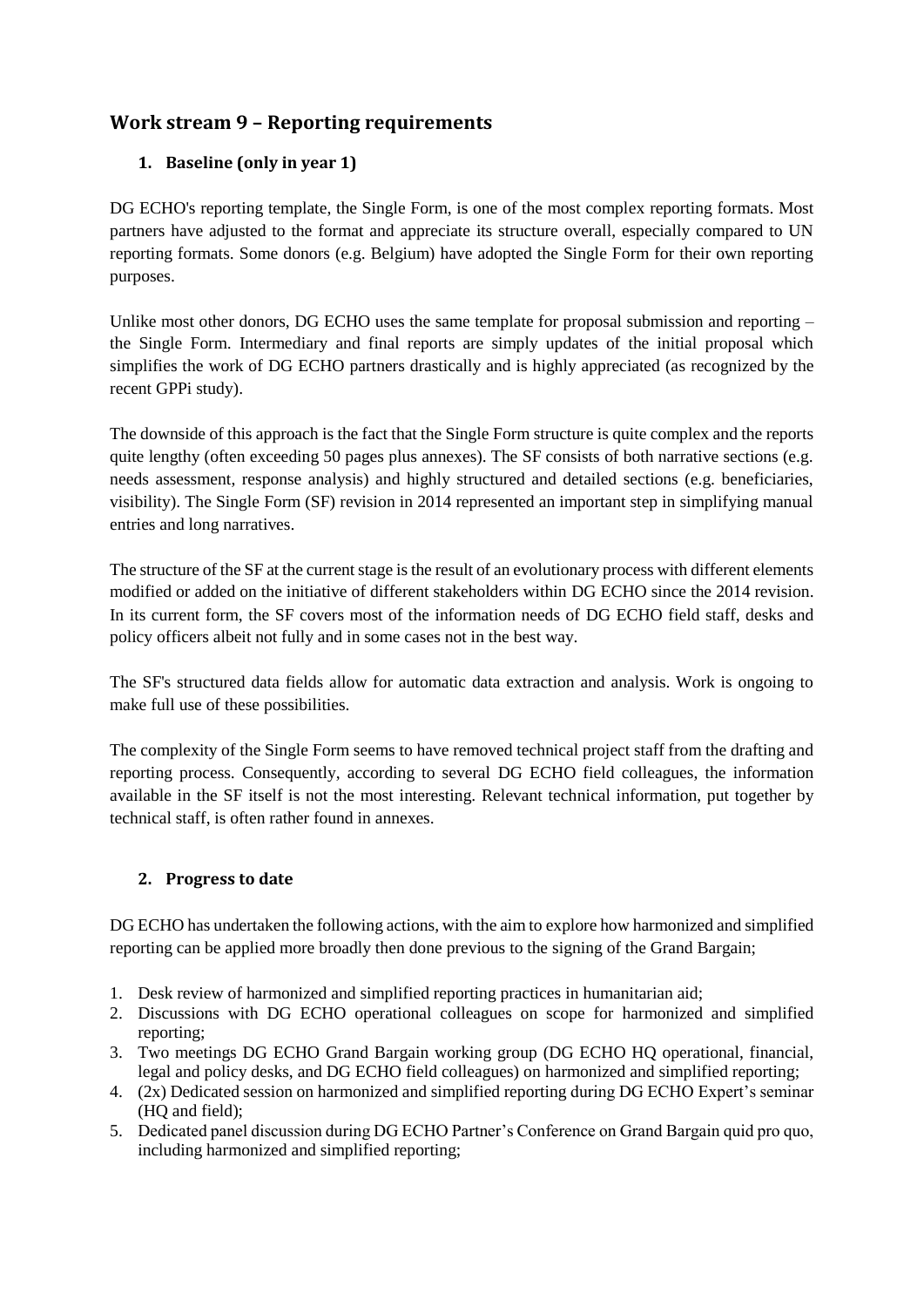- 6. Developed harmonized reporting position paper for DG ECHO management review and next steps for upcoming FPA revision (2019);
- 7. Engagement with work stream co-conveners (ICVA/DE), taking part in November workshop and planning to take part in March workshop;

#### <span id="page-17-0"></span>**3. Planned next steps**

- 1. Engagement with work stream co-conveners (ICVA/DE), taking part in March workshop and supporting work of ICVA/DE towards more harmonized reporting template among donors;
- 2. If harmonized reporting template can be agreed upon, base discussion with partners for FPA (2019) revision on this template (DG ECHO management approval required);

#### <span id="page-17-1"></span>**4. Efficiency gains (optional for year 1)**

Please indicate, qualitatively, efficiency gains associated with implementation of GB commitments and how they have benefitted your organisation and beneficiaries.

*To be determined in following years*

#### <span id="page-17-2"></span>**5. Lessons learned (optional for year 1)**

#### **OPPORTUNITIES**

**Resource and time savings:** Simplified and/or harmonized reporting would save NGO's money spent on reporting staff and on training to learn the specific skill sets required to navigate donor requirements and reporting. The biggest savings can be expected for reporting on co-financed projects if reporting obligations are harmonized.

**(Technical) Quality of proposals and reports**: Simplified and/or harmonized reporting could address at least partially the wide-spread criticism that proposals and reports are drafted by generalist staff and/or consultants with little input from technical people.

Feedback by donors: Simplified and/or harmonized reporting process could allow donor agencies to incorporate appropriate feedback that could lead to more meaningful engagement (such as identifying best practice) that can be beneficial for the overall performance of operations.

#### **CHALLENGES**

**Structural/legal constraints of donor agencies:** The difference between the FPA and the FAFA constitutes an obstacle in terms of harmonization**.** This is also related to the level of "trust" and the assessment of partners "capacity"**.**

**Need for context-specific, qualitative information:** While a lot of information can be standardized and quantified, reports will always need to contain substantial amounts of qualitative and narrative information to provide a full picture of an intervention and its contexts as well as explanations for strategic and operational choices, for progress and delays etc.

**Remote management**: Specific/more frequent reporting will always be needed in case of remote management in order to allow for close monitoring and rapid response in case of difficulties, including aid diversion.

**Additional information needs**: Some information is currently missing (e.g. technical capacity of partner, GIS locations,), or not detailed enough. A detailed, standardized budget (which existed in the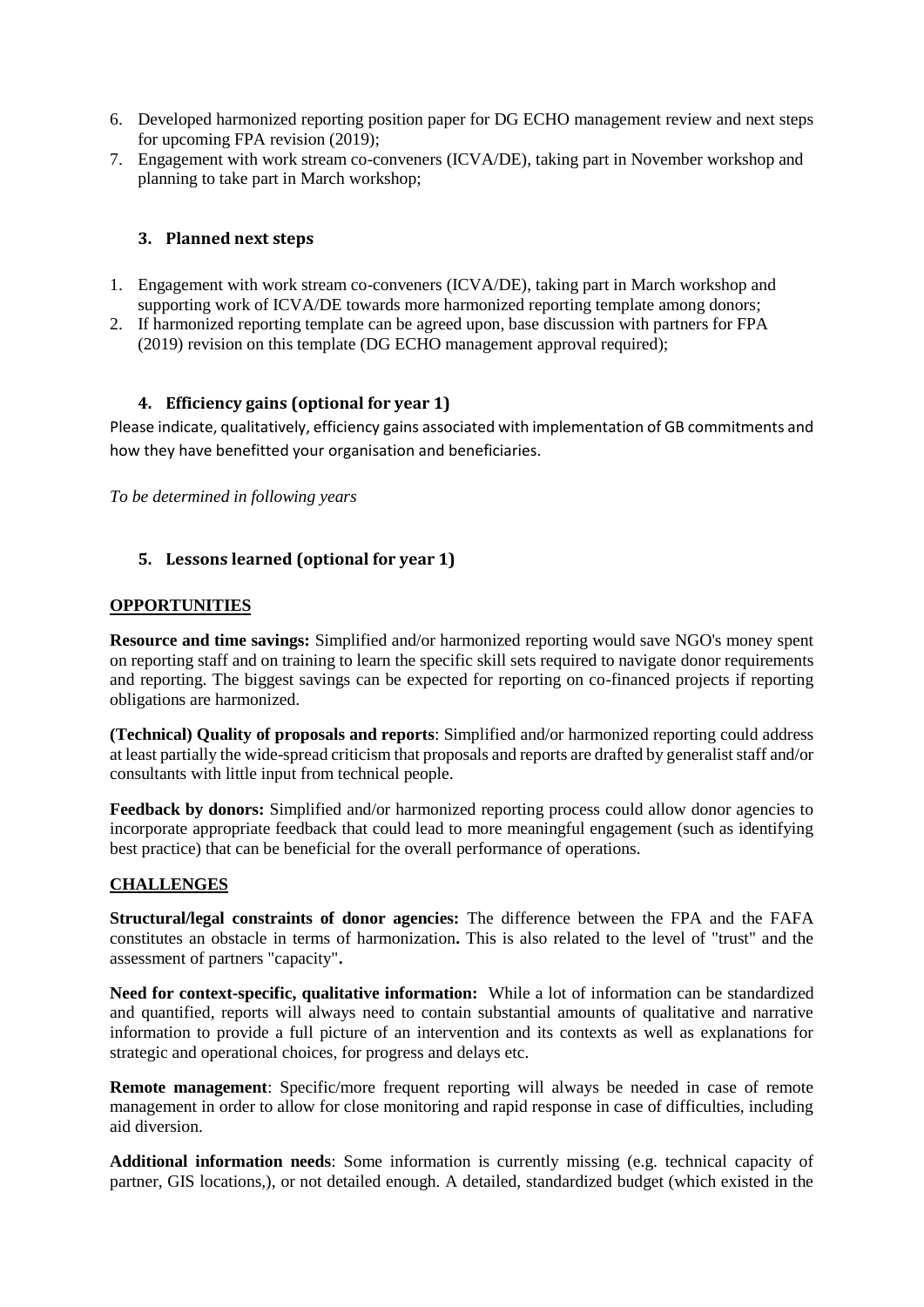previous FPA) was identified as the most important missing feature in current reporting (currently, partners can submit budgets in their own preferred format as long as it contains details up to budget level 3). A revision of the SF would thus not only be about cutting down, but also about adding or increasing detail on some elements.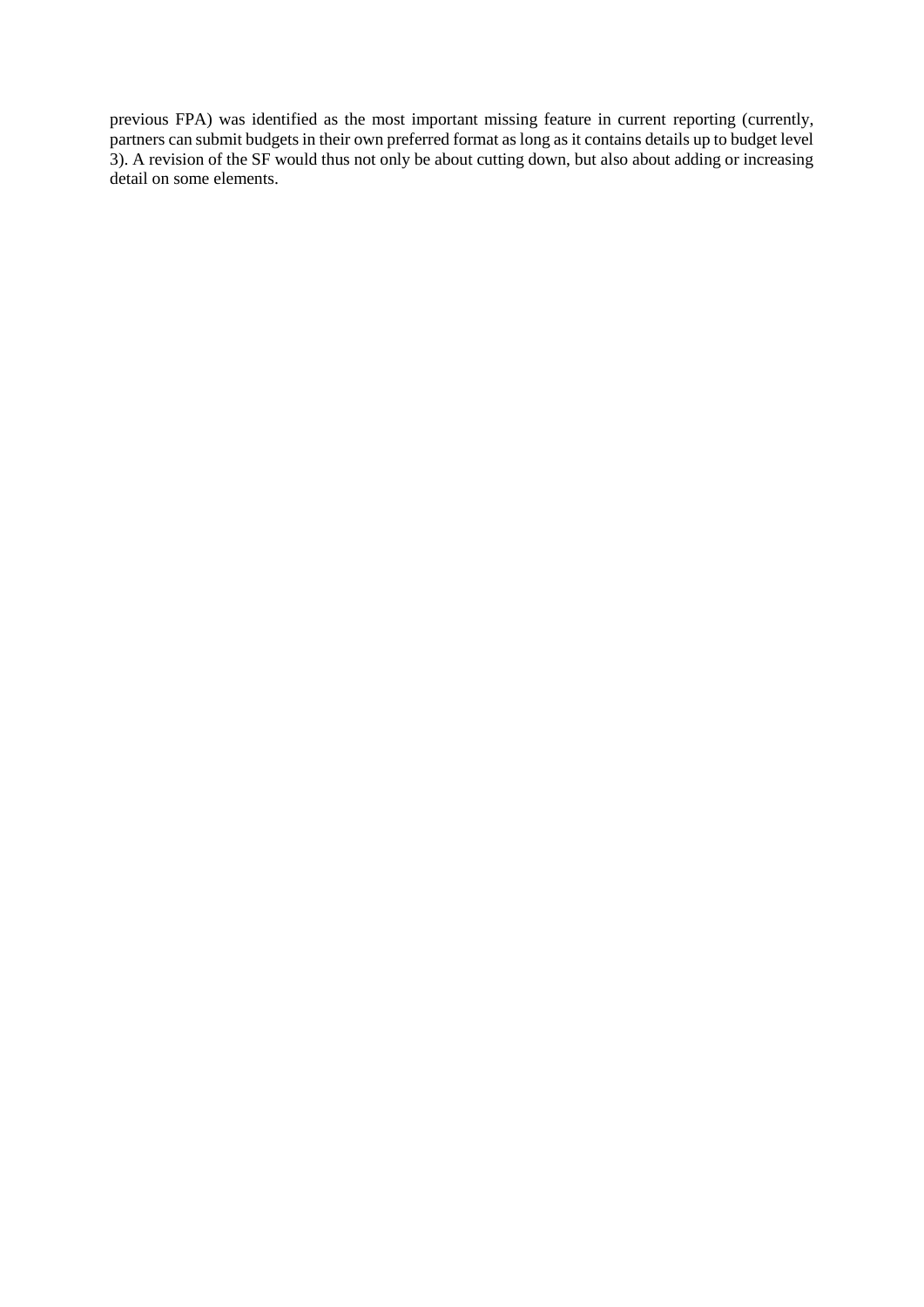# <span id="page-19-1"></span><span id="page-19-0"></span>**Work stream 10 – Humanitarian – Development engagement**

# **1. Baseline (only in year 1)**

An EC priority for WHS was enhanced HUM-DEV cooperation. Nexus approaches to promote such synergies are (were) not new for the EC. They are encapsulated in the ECs resilience approach (2012 Resilience communication, 2013 Resilience Action plan) and prior commitments to LRRD. ECHO is systematically collaborating for better aid and humanitarian effectiveness, reducing underlying vulnerability and managing risk.

Over the past few years, coordination and cooperation between DG ECHO and DG DEVCO have been stepped up, for example through the AGIR (Alliance Globale Initiative Resilience) and SHARE initiatives, but also in Bangladesh, Haiti, Mali, Nepal, Zimbabwe, and Jordan. DEVCO, ECHO, EEAS and NEAR are working closely together for the implementation of the Bekou TF (CAR), the Africa TF and the Syria TF.

Such collaboration is at the centre of the EU 2016 Communication on protracted and forced displacement "Communication COM (2016) 234 "Lives in Dignity: from Aid-Dependence to Self-Reliance" calling for joint responsibility of political, developmental and humanitarian actors.

#### <span id="page-19-2"></span>**2. Progress to date**

**Significantly increase prevention, mitigation and preparedness for early action to anticipate and secure resources for recovery.** ECHO supports preparedness for response at a number of levels, advocating for early warning and improved response systems at a policy level (Sendai, Agenda 2030, WHS), integrating contingencies into humanitarian assistance programmes and contributing to capacity building through a stand-alone disaster preparedness budget line and Enhanced Response Capacity funding. Provisions for early action are already in place, for example through a number of "Emergency Response Mechanisms" supported by DG ECHO.

The EU 2016 Sendai action plan, co-ordinated by ECHO, calls for "a disaster risk-informed approach to policy-making, offering a coherent agenda across different EU policies to strengthen resilience to risks and shocks and supporting the EU priorities of investment, competitiveness, research and innovation." DRR and resilience considerations are now systematically integrated into ECHO programmes – ECHO dedicates about 13% of its humanitarian budget to DRR activities.

**Invest in durable solutions for refugees, internally displaced people**: The priorities of then new EU approach to forced displacement contributed to a number of processes including the New York Declaration for Refugees and Migrants, adopted by the United Nations General Assembly (UNGA) in September 2016 and the New Urban Agenda, Quito, October 2016. It is also reflected in key EU policy documents presented in 2016. For instance, the Global Strategy for the European Union's Foreign and Security Policy, the November 2016 Commission proposal for a new Consensus on Development and the November 2016 renewed partnership with the countries of Africa, the Caribbean and the Pacific.

Commission services have begun to adapt human resources at headquarters and field level to further support the implementation of the Communication with targeted assistance to operations These strategies are now being put into coherent programming with joint EU assessment missions under the EU Trust Fund for Africa, the Turkey Facility and the EU Regional Trust Fund in Response to the Syrian Crisis (Madad Fund). In many partner countries (e.g. Pakistan, Uganda, Syria, Jordan, Lebanon, Northern Mali, Bangladesh) services agreed on division of labour/joint frameworks for action to better address the needs of forcibly displaced and their hosts.